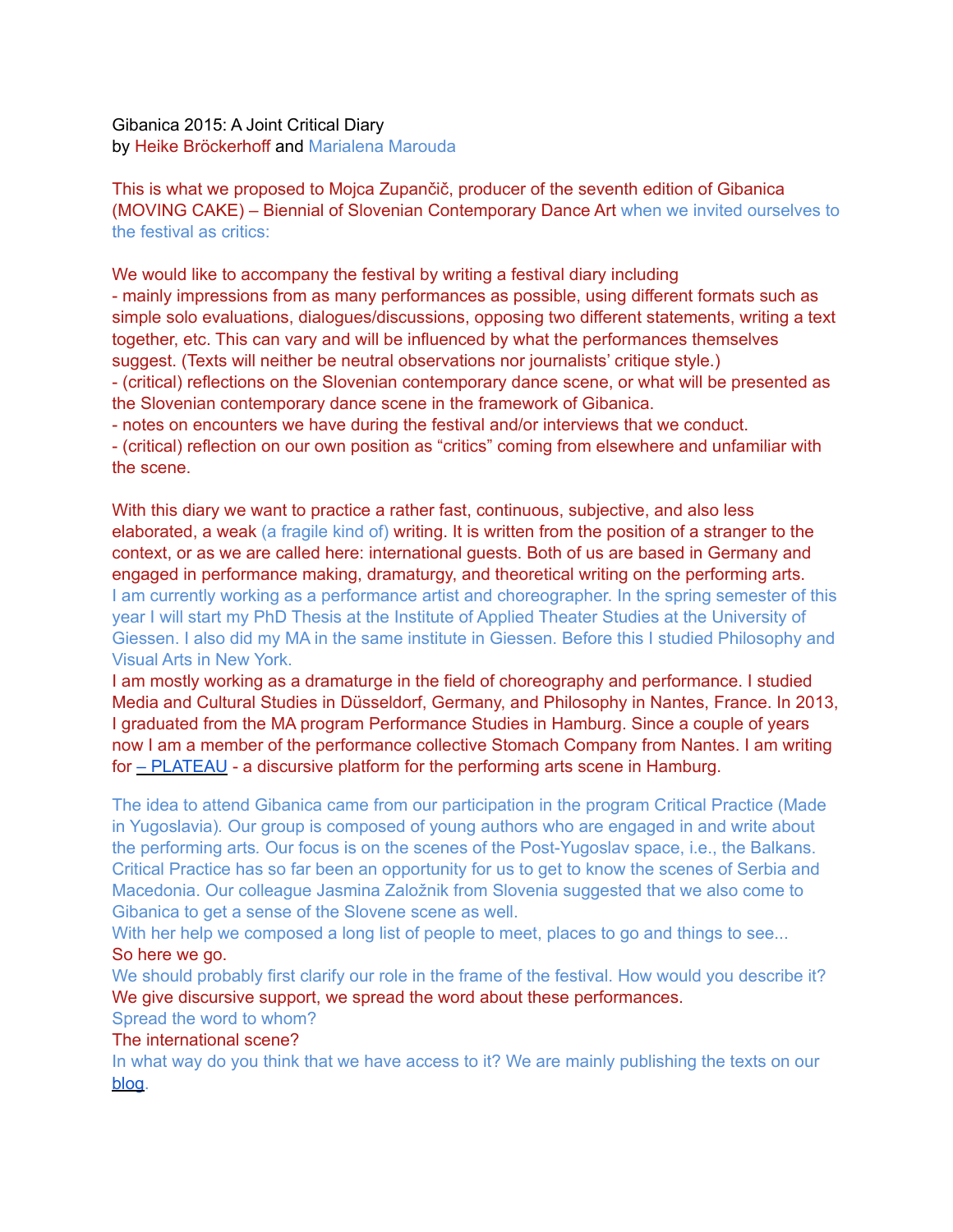Well, we're making our own international circle. Within Critical Practice (Made in Yugoslavia), no? We could also spread the word to our local scenes . . .?

Yes. But I would say that mainly we want to be engaged in the festival by means of writing about it. Our writing-thinking during the festival is what makes us present and supportive, I think. This would mean that we want to engage in the Slovenian scene . . .?

Let's move on.

I agree.

. . .

#### How do we write about performances?

I would like the writing to be a description of how I encountered the different works. I want to write about how the pieces moved me, in a way, as precisely as possible.

I think our brief impressions/reviews should add something to each performance and not reduce them to a single interpretation. To recall Jeroen Peeters, "An artwork cannot be translated into words without excess," and append to it: "An artwork cannot be translated into words without excess [or misunderstanding]."

#### Wednesday, February 18

We arrived today. Marialena came from Frankfurt. Me, I came from Hamburg. It's Gibanica's seventh edition and our first time in Ljubljana. We know nothing about the scene. Except a few insights from Jasmina. She is supposed to be here, Milka Ivanovska from Skopje as well. But they somehow didn't manage: Jasmina recently moved to Aberdeen for her PhD and a trip from there would be too expensive. Milka started working in an NGO on the development of civil society in Skopje, and her time outside the office is very limited.

Marialena and myself, happy Western-based workers, got support from the Goethe Institute and Hamburg's Ministry of Culture. Thanks.

Just realizing that our program will be dense. We have tickets for everything. To get an overview of a selection of twelve works from a total of forty-eight applications. It's supposed to be those which "respect the classic exchange between the stage and audience; a decision informed by the limited time frame of the festival itself and our main intention of promoting Slovenian art within an international context. As a result, the most radical formats were unfortunately left out." (Selector's rationale). Would like to know more, what these "radical formats" were. It's a platform, this work should sell, no? Maybe the radical formats are less sellable? But anyhow, what are radical positions in contemporary dance in Ljubljana in the year 2015? We are collecting questions and will try to find answers during the festival.

Our questions are mainly about the structural organization of the scene. What are the struggles and problems in the scene? What is the position and relevance of the festival within the Slovenian contemporary dance scene? What is the curatorial position of Gibanica? How does this mirror the criteria for the selection of pieces? How was the selection procedure structured and organized?

Today the festival was opened with a panel on Ksenija Hribar, choreographer, dancer, teacher, and dance activist who influenced the Slovenian contemporary dance scene significantly from the 1970s on. We only went to the evening event in the Slovenian Cinematheque to see the two short films *Slovo* by Karpo Godina and *Xenia on Tour* by Filip Robar Dorin and a screening of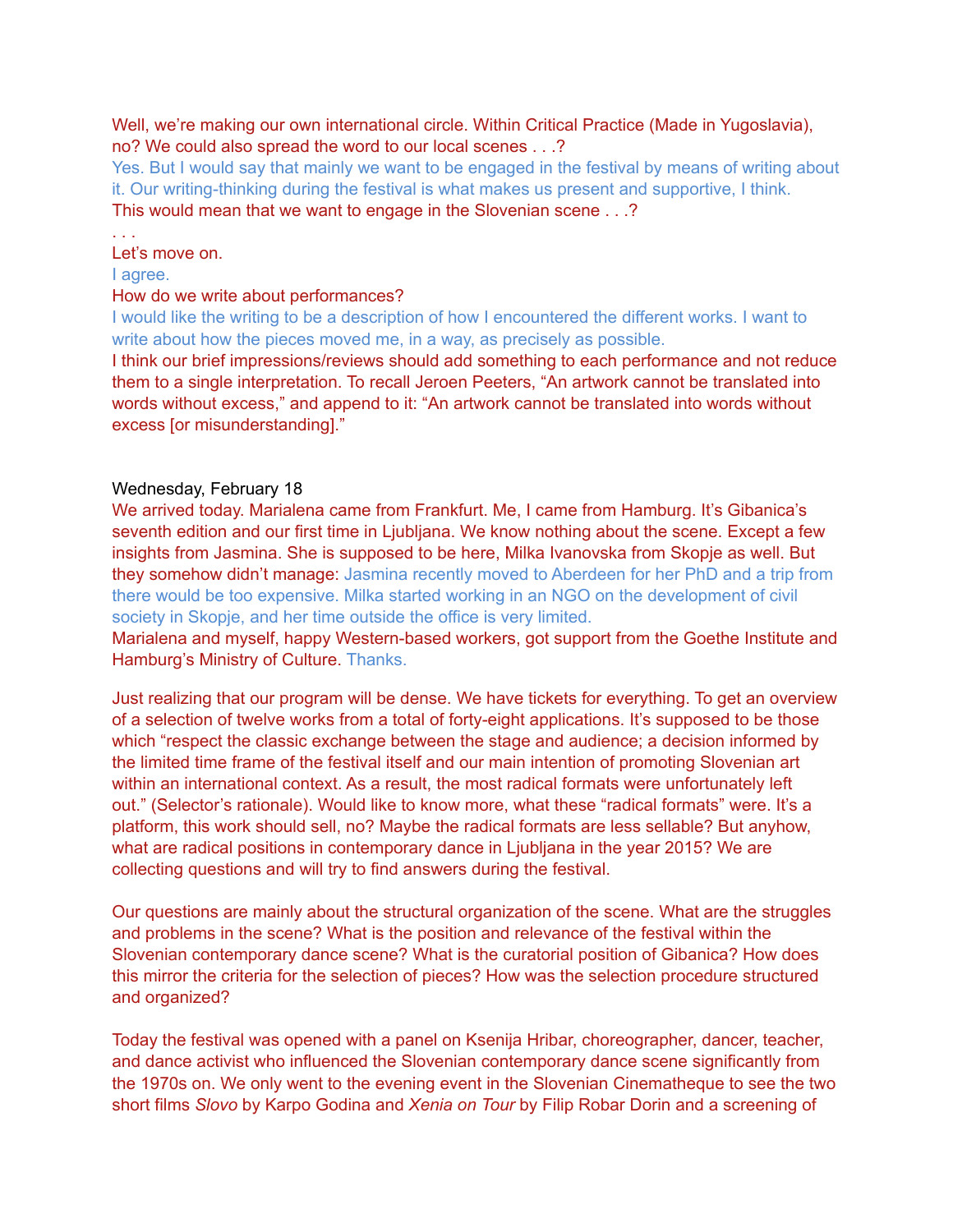Hribar's performance *Sentimental Reminiscences* from 1998. At the entrance of the cinematheque, we meet Ksenija's cousin: Angelika Hribar who speaks German fluently and immediately takes pleasure in telling us family stories.

From the introductions, I only retained a couple of words, among them "*D'un espace autre*," a text by Foucault on his concept of heterotopia. It's a pity that all the panels on her are in Slovenian. They keep it a local thing.

The atmosphere is warm. From the few and brief talks we have with two actors from the scene, I hear a bit of skepticism towards the independent scene and its potential or condition at the moment. What exactly does "independent scene" mean in Ljubljana? And where does this skepticism come from? Is it resignation after long fights over cultural politics in the city? Modesty? Or simply realist evaluation?

I remember Jasmina's comment a week ago: the festival doesn't have enough money to really invite and bring people to Ljubljana – do we need a dance platform in "twenty-first century style"? Should we nomadize festivals?

I have the "good" map. It's the map we were given by the lady at the information counter of the airport, but on it we marked the hotel, all the venues of Gibanica as well as Jasmina's restaurant, café, and bar recommendations. I carry it around with me always, and from the frequent use it has already worn out after the first day.

We are amazed by how beautiful the city is and find our way through the streets easily.

# Thursday, February 19

10 am

In the morning we go for a coffee in Le petit cafe, parallely working on a text on the German contemporary dance and performance scene. The sun and the atmosphere of the place is wonderful, this city seems quite friendly.

## 12 pm Meeting with Nina Meško, Rok Vevar, and Andreja Kopač Café at Nebotičnik

At noon we meet Rok Vevar, critic and moderator of the panel on Ksenija Hribar, who currently builds up and runs The Slovenian Temporary Dance Archive; Nina Meško, one of the Gibanica jury members and a former dancer; and Andreja Kopač, dramaturge and writer of the program texts for this year's edition.

Rok suggests to go to the Nebotičnik, the highest skyscraper in the centre (aka Ljubljana's Empire State Building).

On our way there, Rok talks about how in the 1980s and 1990s all the most relevant dance and choreography works of central and western Europe were presented in Ljubljana, mostly at the Cankarjev dom. He now feels that there is a greater introversion in the Slovene scene and that rarely any foreign work is shown anymore.

"What is the history of Gibanica?", we ask our hosts. Gibanica adopts the format of a Dance Platform. There is a question whether this format is still relevant today, Rok points out. However,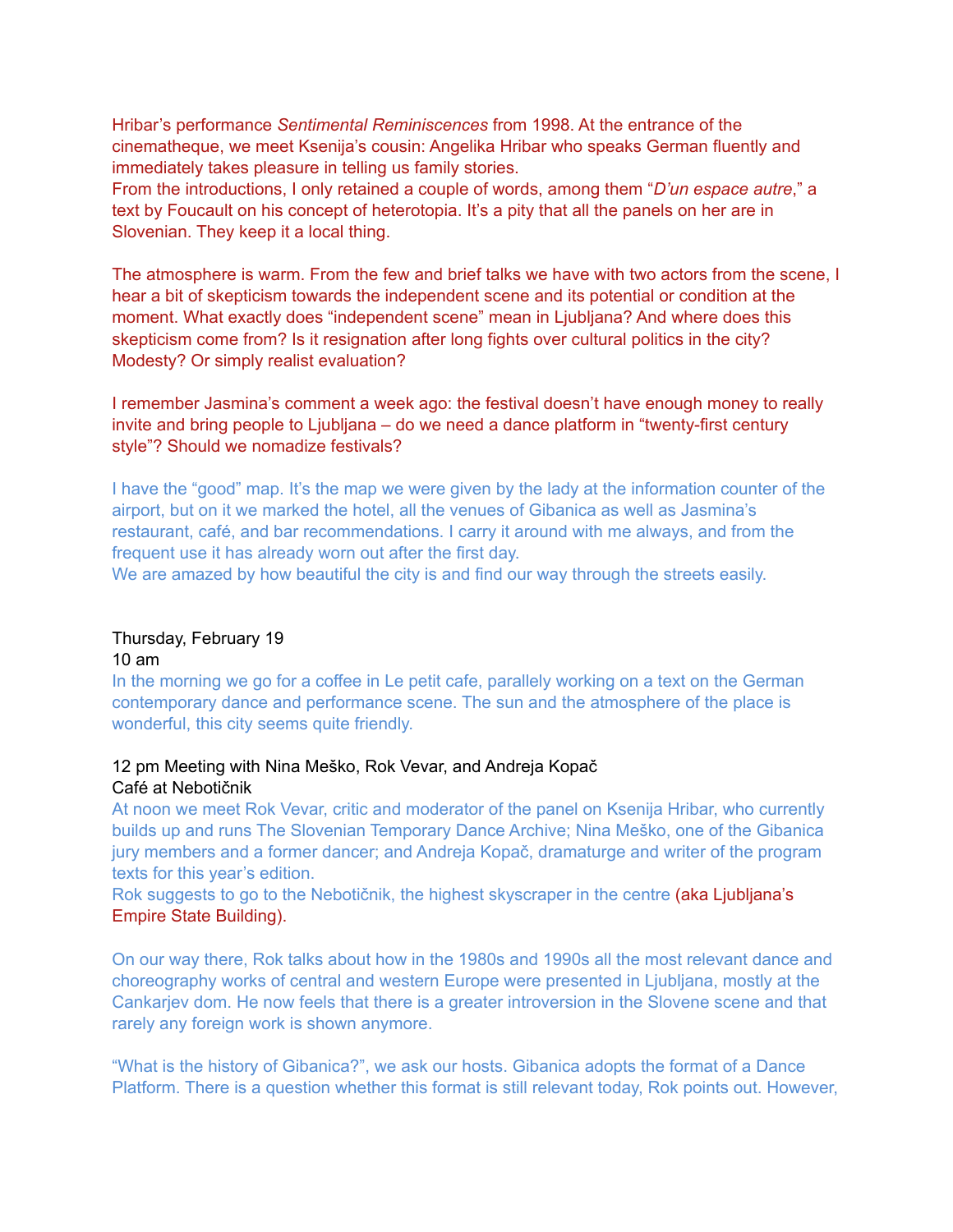its political function is what is most interesting for him, that is, to show to the politicians that the scene exists and that it is working – a lot.

Gibanica has a dual function:

A) To present "the best" Slovene works of the previous two years to an audience of international curators. However, this is not so much the case, there are not so many foreign guests. The scene is much more isolated than it used to be and than it would like to be, Rok remarks. B) To help the Slovene scene become more aware of itself and of its history. The

documentation of the works that are produced in Slovenia as well as a greater systematization in the archiving of these works are extremely important for the scene's self-understanding and self-awareness, Rok argues. It's not only about producing your own work but also about the awareness of being part of something bigger, a history.

This is also the function of the program framing the festival, the presentation of the works of Ksenija Hribar, and the workshop on choreographic practices with Bojana Kunst and Paola Caspão; in other words, to create a bigger awareness of the beginnings of contemporary dance in Slovenia. "Is this a need to invent a history in order to make sense of the present?" I silently ask myself.

Jasmina would say: I'm not sure if this is an invention. It's "real" . . . without a reference and context, how can you position yourself . . .?

Yes, but when does the need for historicization arise? And why? Is it a political urge? And can works be instrumentalized in order to fit into a certain history?

These are questions that might be much more urgent for our contexts, no? Because in Germany there is much funding offered for archiving, historical research, etc., as you can see with Tanzfonds Erbe and other programs. So here I would rather ask: What does it mean for a scene to have no idea of any kind of history at all?

I think, and here I would agree with Rok, that the independent scene in Germany also hardly has an idea of itself as a historical phenomenon. I think it is really important to be able to work with the awareness that you are not on your own, but actually part of a larger framework. But these possibilities for grants, let's say, motivate or allure people to deal with dance history. If there is no institution taking care of historicizing dance, as seems to be the case for Slovenia, it depends very much on initiatives by actors from the field. And – in Roks words – historical research, archiving, and sharing these documents, as for instance the panels on Hribar do, can help build the scene from the inside.

Nina speaks to us about the selection process of Gibanica and its complexities: The goal was to pick the "strongest works," but also to present a wide variety of aesthetic propositions. So, there is no theme framing the festival. There was consciously not one aesthetic or methodological position favored over others.

She speaks about the time pressure under which the selection process took place, which made heated discussions and arguing in favor or against certain works almost impossible. She would have wished for more time to exchange views among the jury members.

The difficulty that the different actors have solidarizing with each other makes the fragmentation of the scene hard to overcome, Nina and Andrea argue. State employees responsible for the independent performing arts are hardly speaking the same language with the actors of the scene, making it impossible to push for necessary and long overdue political decisions. The question of the platform format comes back. Rok talks about how in the 1990s performance makers from Slovenia were given money to travel and present their work abroad. Even though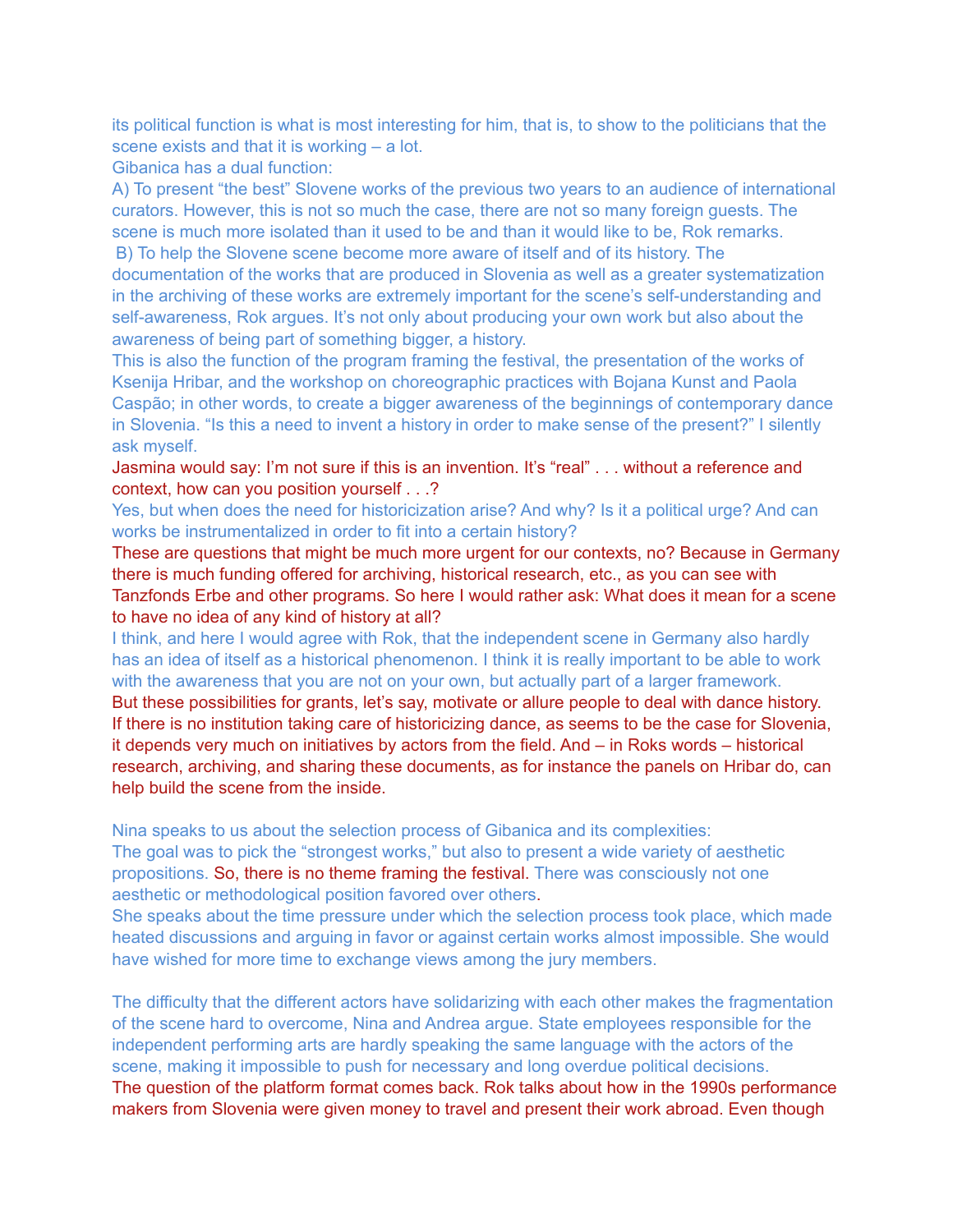the political situation had already changed, it sold well, as a "war product." What if money would again be spent in that way today? Well, they say, nowadays no one is interested in contemporary dance from Slovenia anymore. It's neither "exotic" nor "contemporary" enough.

## 3 pm *Today is Tomorrow's Yesterday* by Bara Kolenc, Teja Reba, and Loup Abramovici Elektro Ljubljana

The first performance of the festival is a duet starting with two performers (Teja Reba and Loup Abramovici) entering the stage from two sides half naked and stimulated by a mating call. They encounter each other, come together in a light and tender atmosphere and... disappear again. Then they come back, this time dressed – the expulsion from Paradise. "This is the beginning of the original performance, but then my mother died," she announces. He continues… Together they move from intimate anecdotes to a list of "what is happening elsewhere at this moment" – which can be both horror scenarios and banalities – to "what would ideally be

there" (in the performance and in the world).

"Silence is horrible," she states. This must be the reason why the performance is full of sound, sometimes concrete materials such as bird calls or waves, sometimes more atmospheric and undefinable noise. That's what is needed to fill the void. With a white rope and marine style, they construct metaphors and small scenes on what can be read as phases of their relationship: tug wars on distance and proximity, playing-drunk-at-home, vessel in storm, literally exchanging liquids, and half-violent, half-sensual mating rituals, a variété show. Shifting from human to animal behavior. In the end she dies, or is killed. The performers change from inside/private moments to communicative moments with the audience. With only a few props and precise modifications of the setting, the performers do not simply perform strongly, but construct the "scenes" of their relationships. Still, the work mostly remains on the level of the private. I would need more abstraction instead of representation-explanation in order to read the "night of the crisis" as a global one – as was promised in the program text. (Of course you should not pit a performance against its description.) As an audience member I am hardly affected by that crisis, it passes almost too lightly.

There is a welcome reception for the international guests in Hotel Park. We take a group picture, I wonder what we represent.

#### 5.30 pm *Time Body Trio* by Andreja Rauch Podrzavnik Elektro Ljubljana

*Time Body Trio* is a colorful open format, an installation with dance, lights, piano, photo exhibition, workshop with kids, and guided tour for students.

Reality continuously invades this performance project.

"Tonight this space is a dressing room . . . ." Are they making images or sculptures? I feel it's undecided.

The piece starts – and ends – with a monologue by the performer Katja Legin. She hands out a paper to the audience with the English translation of what she is about to say (in Slovenian). The (written) monologue works quite well in and of itself, I think, something like a list of clichés about the space of the theater: "I do believe that this situation can also be magical. Because, it's true, when you are on stage, you can expand and grow wings. Here, I'm capable of things that I otherwise might not be."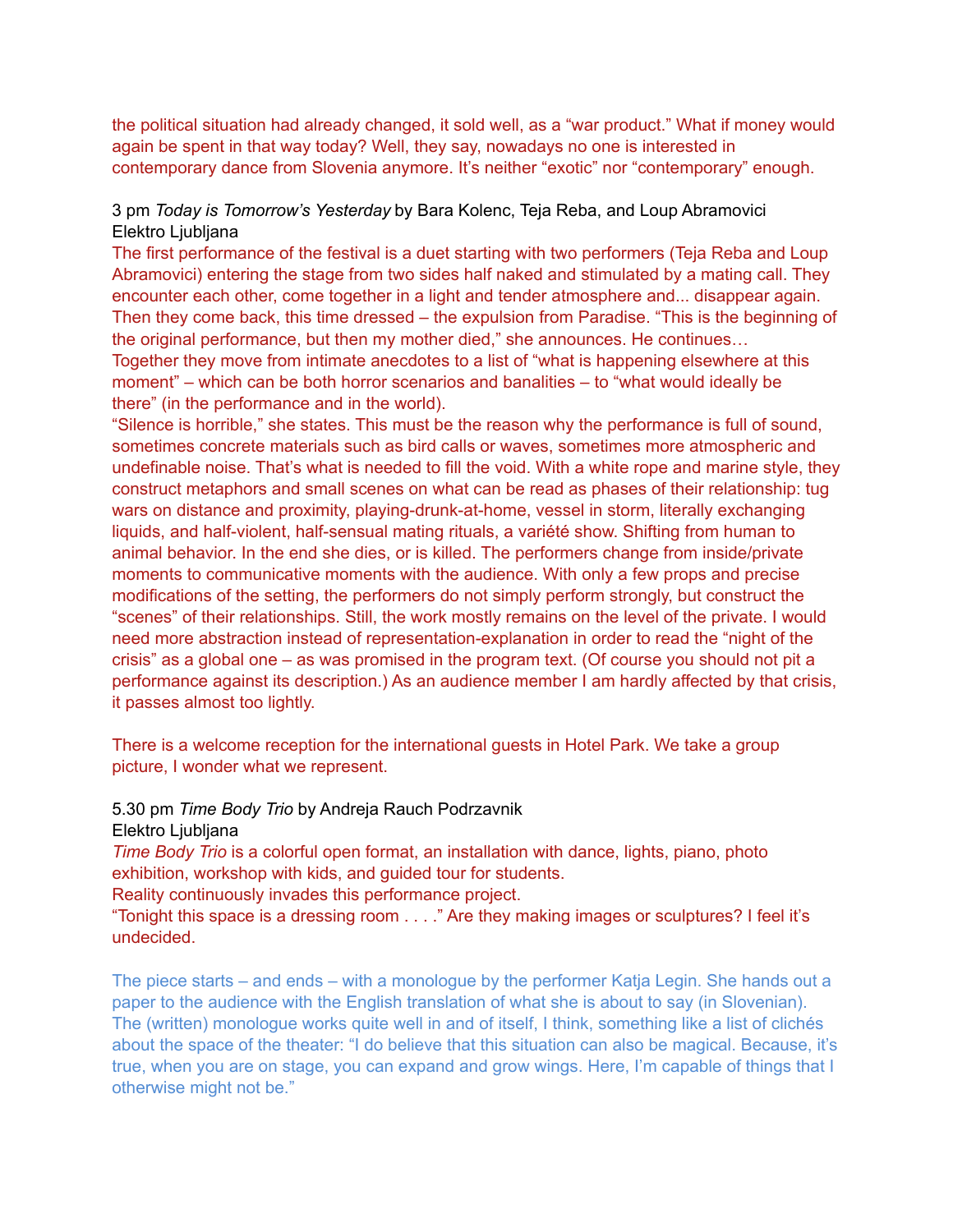The matter-of-fact, disinterested way this monologue is carried out is what is interesting about it, and makes it appear as nothing special. When afterwards it turns out that it had indeed given away the structure of the whole piece, it appears somewhat a betrayal, this introduction.

## 7.15 pm *This is not a Hit* by Matej Kejžar (dance) with Marjan Stanić (drums) Dance Theatre Ljubljana

The first part is a throwing of arms, hips, and legs . . . jumpy, wavy and in the dark, more and more light invades the space.

The second part is a course of rhythmic gymnastics that the sweating body moves through. The third part is two proposals for change: the musician beats the living daylights out of his drum set and misuses one of the parts as a flute. Later he changes place, sits and contemplates. The dancer combines more and more movements from the first and the second part to end up in a slower rhythm, calming down, moved by his sweat.

This is not about virtuosity in the classical sense but about stamina. Failing balance. It's a strong work with clear components and movement/sound material. What is striking is that a duet of drums and dance fortunately doesn't become a topic (which would distract from the physicality), and it's exactly this physical struggle to which both are exposed that keeps them together.

A friendship between a drummer and a dancer.

The lights go out, the dancer falls backwards, and the drummer begins to play. Deafening at first, leaving no opportunity for breathing or even for distinguishing rhythms. The room is lit by a single spot at first, on the right corner behind the audience. It is lighting not the performers, but a narrow line on the the floor, just in front of the audience, slowly rising. It seems as if the space is slowly flooding: the light is so slight, it appears like water. A frenetic dancing in the background "accompanies" the instrument in a sort of superficial but pleasurable way, like gogo dancers accompany the music in clubs.

After about half an hour of this, the atmosphere changes. The side lights go on and a much more intense and intimate relationship starts between the two performers, communicating with each other through their respective two instruments/machines, one through the drums and the other through the choreographed body.

I say machine(s) because the intimacy that is inscribed in the structure of the performance lives from a machinic repetition of movements and rhythms/sounds which are now – in juxtaposition with the darkness of before – attuned to one another, but which are nonetheless repeating in themselves, shifting in their mutual repetitions.

The principle of friendship for me falls apart (or does it?) towards the end of the piece, when the drums start disintegrating completely while the body still continues dancing, continuing despite the sweat and the exhaustion. Too figurative?

## 9 pm *The Hunting Season* by Milan Tomášik

#### Cankarjev dom, Linhart Hall

This performance is based on precisely performed dance technique, tempo, and humoristic scenes. Most of the virtuosic dance scenes performed by Jan Rozman, Alessandro Sollima, Tina Valentan, Špela Vodeb, and Aja Zupanec are commented in small, playful, mocking, foregrounded or backgrounded moments. It never becomes ironic, though. It becomes theatrical. All is performed with a serious and strong attitude in this paced accumulation of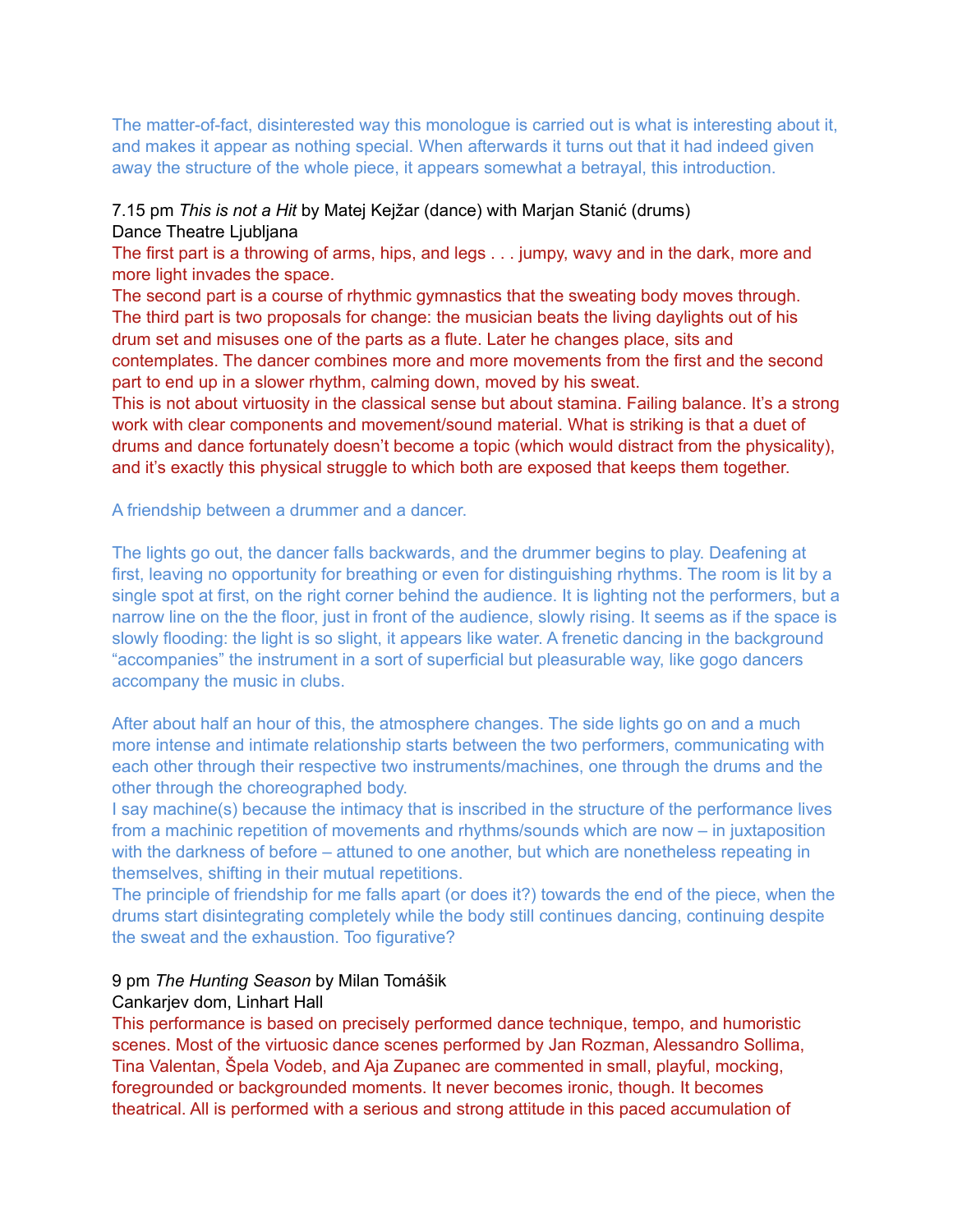movements, images, soli, and unisono. They fight with each other and kid around. Hunting is a subtle motive that from time to time pops up in the movement material. I rarely see work that has no questions for me but simply invites me to "enjoy"!

Regarding the first day of the festival and this first encounter with the scene in Slovenia, I am surprised at the multiplicity of aesthetic positions that were presented. Even though all the pieces are stage pieces with a (more or less) frontal orientation regarding the audience, they were very different in how they functioned as choreographies. I feel most "at home" with Matej Kejžar's piece; I am somehow relieved to see it in this context.

What is also clear to me by now is that most works will be solos or duets, unlike the rather large company pieces mostly invited to the German Tanzplattform. I am relieved about this as well. Solo and duets mean that there is not much money.

#### Friday, February 20

There is something strange about voting after the show. I haven't realized yet, but Marialena just pointed to that: audience members get a paper in order to give points to the performance. "After you have seen the performance, vote for the performance with grades from 1 to 5 (5 is best). Tear the number you think the performance deserves and put it to the basket at the exit." There are no discussions or aftertalks, no "evaluations" of this kind – only numbers. Is there a prize given by the audience? What is the purpose of this inadequate way of evaluating a work of art? We're neither in school, nor in a talent show. Maybe I shouldn't be so strict with that.

#### 1 pm

At this very moment, there is a performance going on elsewhere. It's called *Pre-Première* and is the annual production of the Secondary Preschool Education & Gimnazija Ljubljana, a contemporary dance program. This year's performance deals with the desire to dance. Unfortunately we're missing it, we are writing and editing.

Working on the beautiful, sunny terrace of SEM (Slovene Ethnographic Museum) while drinking our coffee.

#### 4 pm *For Juliano Mer-Khamis* by Jurij Konjar Center kulture Španski borci

The performance starts with Jurij Konjar dancing (improvising?) to jazz music. The stage is empty but for a small table on the left front corner, with vegetables, two water boilers, a small electric cooker, and a pot. Konjar's nonchalant dancing, the jazz, and the cooking utensils create quite a "cozy" atmosphere: one senses that Konjar feels at home in his dancing body and that the rest of the space (including the audience) is an extension of his homeyness. This fact, in and of itself, was a point of annoyance for me: I do not wish to be part of anybody else's self-assertion.

Then Konjar starts to narrate. From this point on, the piece becomes the parallel narration of three stories:

- Konjar's recollection of his travel experiences as an artist-activist and nomad. He particularly focuses on one recent traveling experience as a member of the Bread and Puppet Theater in Athens and outlines the project that they realized there. At the end of this narration he mentions the work and death of artist Juliano Mer-Khamis as a source of inspiration.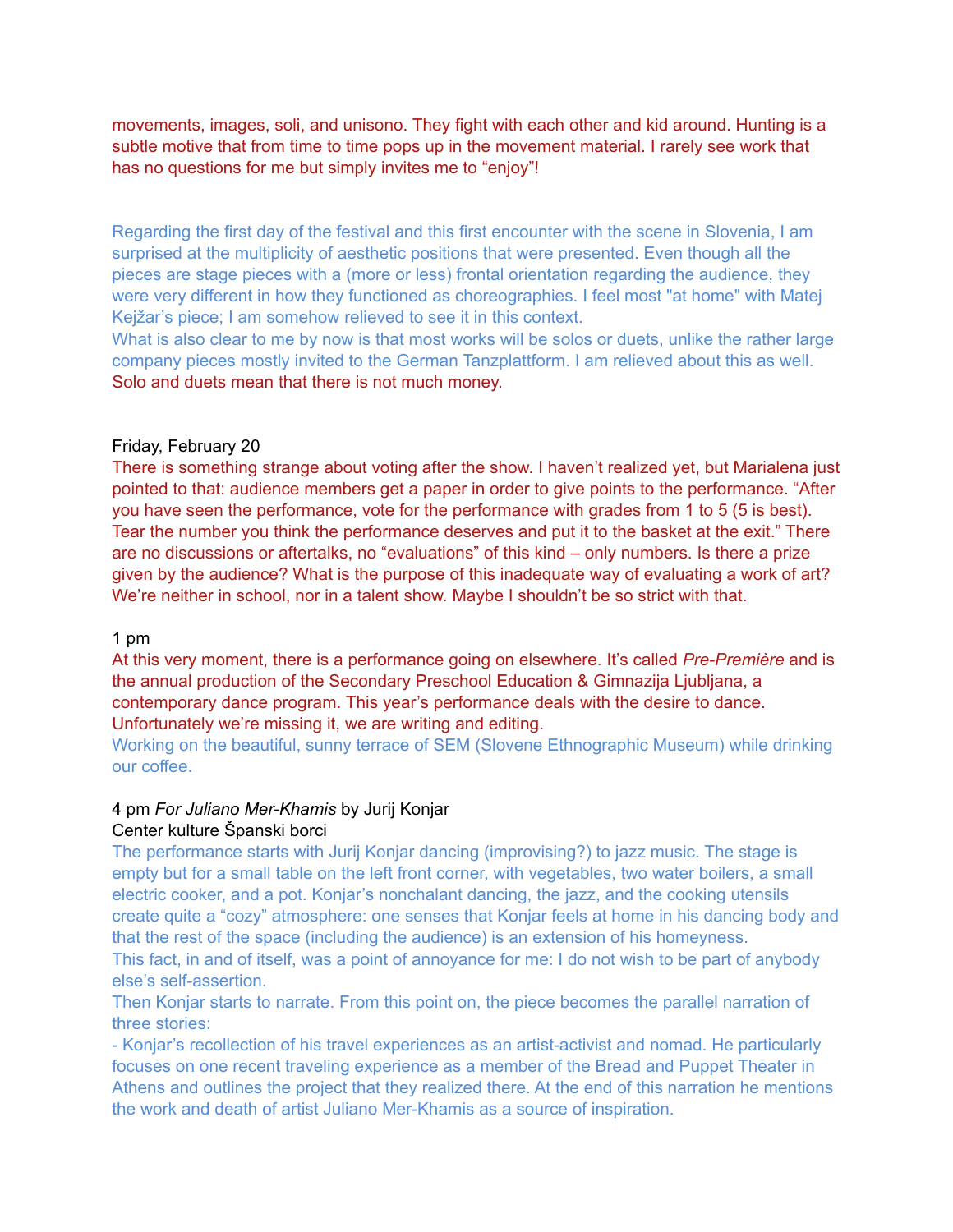- Konjar's preparation of a soup, including a detailed listing of all ingredients and how to put them together (reminiscent of a cooking video). The soup is ready by the end of the performance, of course, and is served to the audience. It has sausage in it and is therefore, unfortunately, inaccessible to both Heike and myself. We're vegetarians.

- Konjar's verbalization of his dance and the decisions that he takes during his improvisation. He remembers having arrived at certain parts of the stage before, and decides to now take a different route, for example. This narration is a thinking-dancing out loud.

I understand this simultaneity of narratives as an attempt to bring together a dancer's (nomadic) routine, political ideology, and bodily practice. However, this is done quite superficially and inconsistently so that even though the soup keeps cooking, those three elements don't really come together conceptually. Rather, they all seem to exist as a self-assertion of Konjar's artistic practice, each merely pointing to his artistic comfort zone, thus turning the performance into a selfish and almost arrogant gesture.

## 6 pm *The Taste of Silence Always Resonates* by Irena Tomažin Cankarjev dom, Dvorana Duše Počkaj

In (very) stark contrast to the previous work, this piece is masterful in connecting/relating bodily movement to speech creation.

The piece is structured in "chapters" or songs, with the title of each chapter/song appearing each time projected on the back wall of the black box. Each chapter/song marks a specific handling of language and of voice, almost a particular exercise of improvisation on a specific word, phrase, or theme. Being unable to understand the words, since I don't speak Slovene, only having a photocopy of the translation, I feel I cannot fully grasp the complex coupling of intensity of meaning and formal investigation of the vocal apparatus.

The piece opens and closes with the masterful singing of Slovene folk songs. In between comes exhaustive experimentation with the voice as apparatus and as affect Tomažin manages to break down speech for the audience, and by extension, song in its elementary particles: - breath

- sonorous body
- virtuosity

- specificity of sounds, characteristic of a particular language (necessary for communication) – this element is inaccessible to me.

- sensuality

- . . .

Tomažin is pulling (her) voice out of the void in one of the fragments; in another she is making her breath reflect the walls of the black box space. In their totality the different fragments produce a complex matrix of meaning, revealing the space of the black box, which we are all sharing as a room of intimacy and intensity, a room full of body and sound, a room of voice (reflections).

 I find that the recurring theme of folk song, however, gives the piece a rather melancholic, "old fashioned" turn in comparison to the contemporary quality of the vocal experimentation that takes place in between, which I perceive as song as well. The beauty of "tradition" and the values it is associated with is always something that intrigues me and that I distrust simultaneously.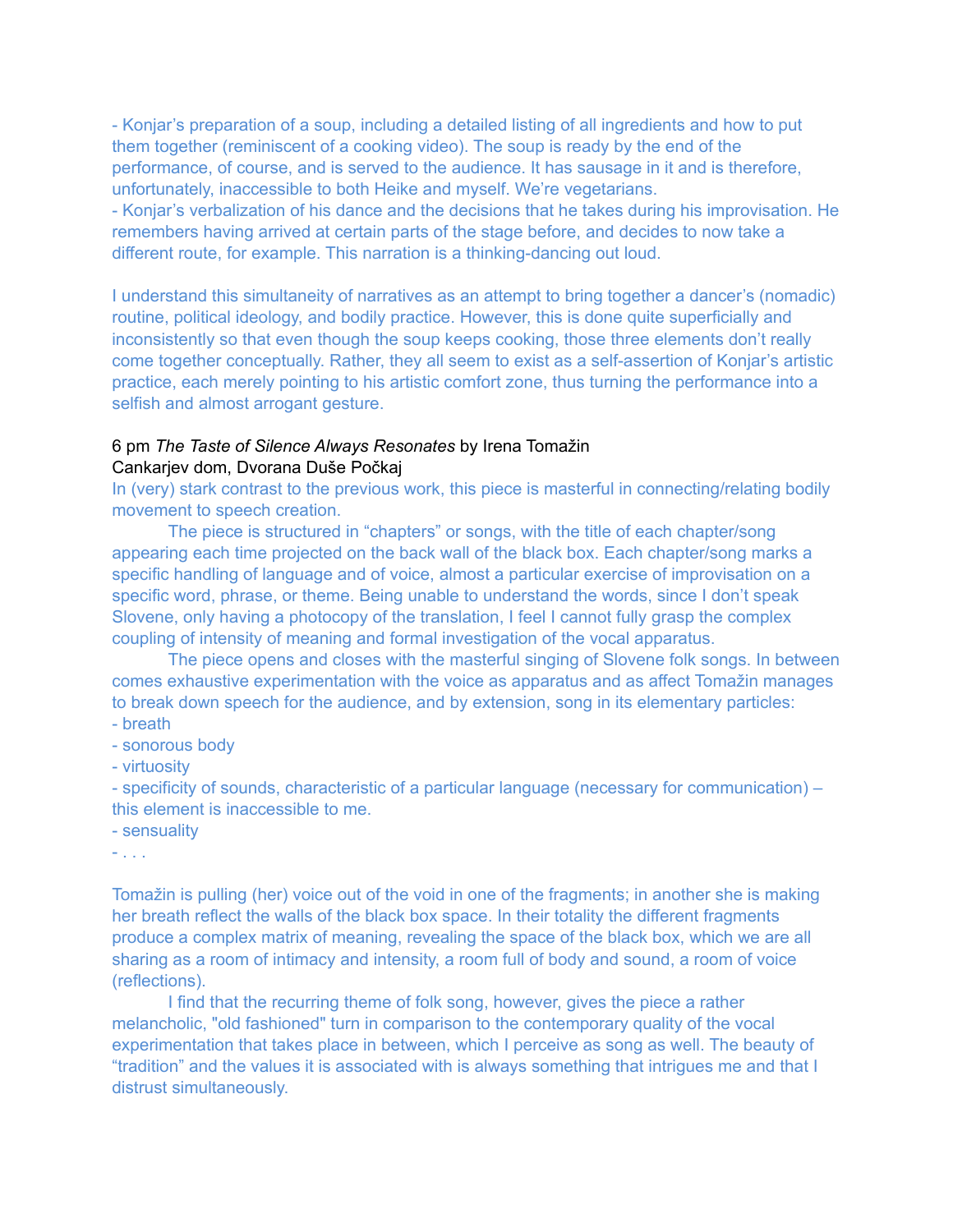7.30 pm *Searchings Untitled* by Barbara Kanc

City Museum of Ljubljana, atrium

It's crowded in the museum. The audience is sitting on two sides of the "stage" (rows meet in a right angle) . . .

A "bear" in costume enters the space, switches on a TV & DVD player so we can watch a video together . . .

Music starts, coming from somewhere, an Indian instrument, a sitar maybe . . .

There are objects: a red Swiss ball, an orange jerry can, a chair, an axe, a cord, a gas lamp, . . . a young woman wearing a grey pullover, legs naked, enters from the back in slow motion, or as a moving still, and tries the impossible: to pick up and carry all the objects . . .

There is an electric fan gently moving a paper lantern . . .

The bear comes back with a snack, draws a line with black and yellow caution tape, lies down and watches her . . .

There is the noise of objects falling down the stairs. The collection of objects on stage collapses with a short delay . . .

She picks up the can and it looks as if she were pouring gas over the objects and burning them all . . .

Music becomes noise . . .

And everything that is happening in between . . .

*Searchings Untitled* is a sensitive and thoughtfully composed work. The three performers, April Veselko, Barbara Kanc, and Samo Kutin, are moving and acting in their own temporalities; they co-inhabit. It might be a child's game, a dream, an adventure – in any case, the work opens itself up for different associations, images, and a strong and very specific attention among the audience.

I somehow end up sitting on top of the whole thing, watching from the first floor of the atrium. There, I discover the musician sitting with his sitar (is it a sitar?), smiling gently, waiting for the performance to start. I feel very comfortable with the whole situation, not like an audience member but like a visitor, being allowed to discover and notice things in my own time. My attention is intensified, yet it is not guided from one event to the other, it can wander at will. This is quite a unique experience; I can't remember having it before in the framework of a performance.

The extremely slow and precise movement of Barbara Kanc somehow creates a deceleration of the process of reception, thus allowing for a greater intensity of perception. I do not interpret in whole sentences, but in words, sounds, and colors. I think: TAKING - TIME - NECESSARY - . . . I notice and really appreciate the care and attention with which everything has been created, selected and placed in the space. A handmade paper lamp, a handmade bear's costume, the dancer's costume, the musician's instruments – there is hardly an element that seems accidental or conventional . . .

In this sense, the choice of space for the performance is really intriguing: we are not in a room, but in a hallway, a large open corridor, an in-between space. This gives the piece a very relevant and intelligently humorous sense of "in passing."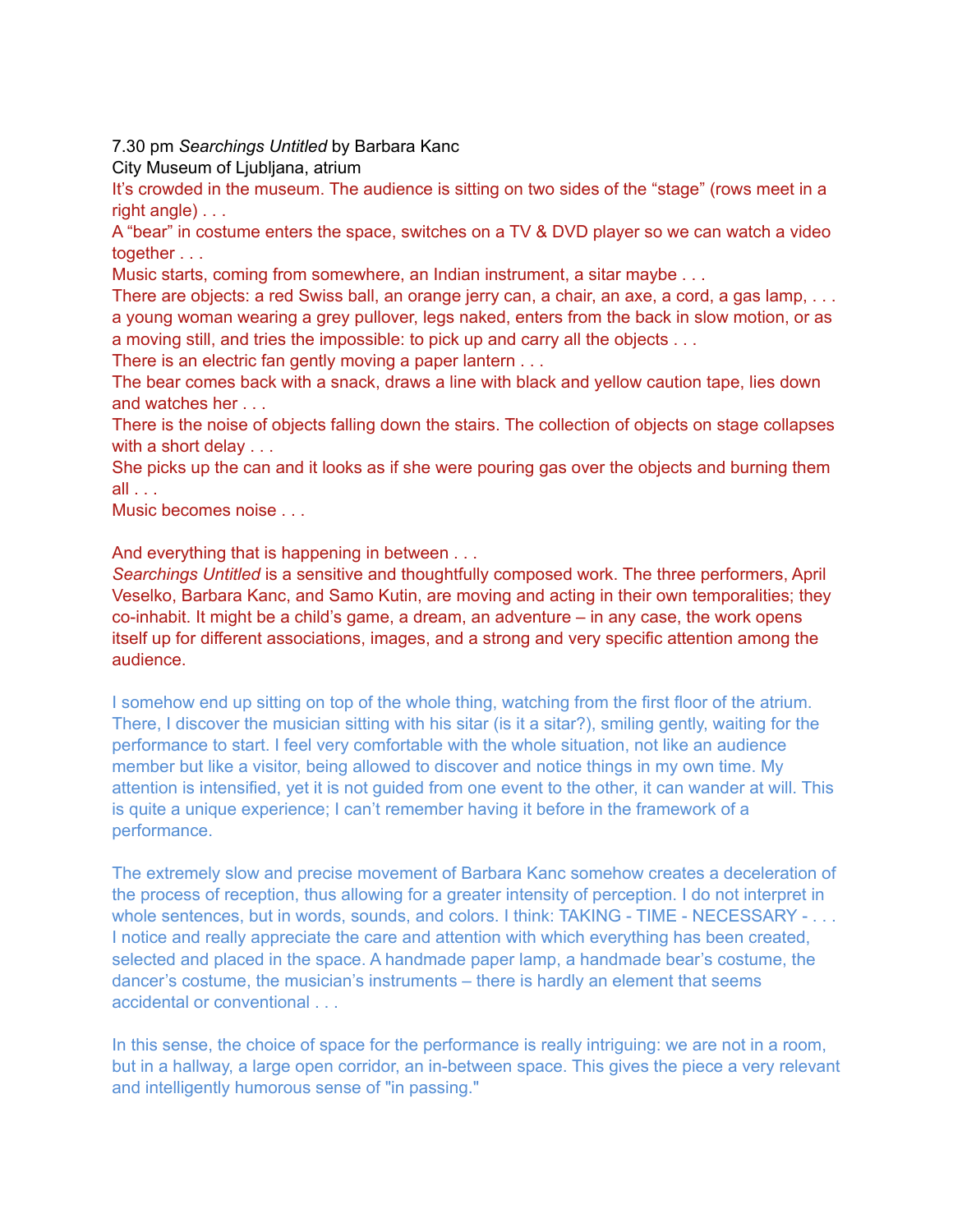# 9 pm *The Second Freedom* by Leja Jurišić and Teja Reba Elektro Ljubljana

We're in the cathedral of freedom, and be aware that you will not feel prepared for what comes next . . . *The Second Freedom* stages emancipatory acts, passes through a selection of women's roles – from the most outdated ones to the more recent, but we might not have overcome some of them – and puts them into movement. Informed by his writings, the women try to seduce Mladen Dolar, here revered as the father of Slovenian philosophy . . . in a flattering style. The work is full of ideas on (sexual, or female) emancipation, philosophy, and psychoanalysis. With the help of dance, theatrical situations, body art, as well as a smart and extravagant stage design (by Petra Veber) Jurisic and Reba push the limits. It gets obscene, bloody, awkwardly playful, messy, and morbid. Piss off! Pump it up! The sharp and harsh commentaries hit the excessive amount of constraints with which we buy what we put down as our freedom. You can only relax when images of tropical islands are projected onto the stage, and the two performers are dancing in bikinis to some pleasing melody. But then you might realize that this is just another moment in which joy and disgust can be disturbingly and excessively close.

...

I am wondering about the presence of text in the pieces. All the dancers here are speaking. Not that I don't want them to. I am just surprised, as in Germany it seems to me that dancers have turned their backs on words again and moved elsewhere, to objects and choreography. Is this a question of paradigm?

I would not agree, I think, about the lack of speech in "German contemporary dance". Maybe because most of the artists I admire are speaking quite a lot (Antonia Baehr, Martin Nachbar, Deufert und Plischke, among others). I find in the case of the pieces we have seen so far, that speech works best when it has a—

## —raison d'être?

Yes, which comes from within the piece itself and is not a mere addressing of the audience or an explanation of what's happening at the moment. The speaking in *Second Freedom* works really well in this sense, I think. It is a game with words and meanings..

## Many texts are lists. Or is it only in the work of Teja Reba? Does Forced Entertainment have a strong influence here?

Do you mean that the text has a repetitive aspect to it? I would perceive this more as a game structure between the two performers than as a list. Like the funny game of addressing Mladen, supposedly sitting in the audience:

- Hey Mladen, do you . . .

- Ok Mladen, have you ever . . .

- Listen Mladen, what about . . .

Or what do you mean by list?

Look how you scripted the Mladen game. It's a list.

...

When did we start taking cabs all the time between the performances?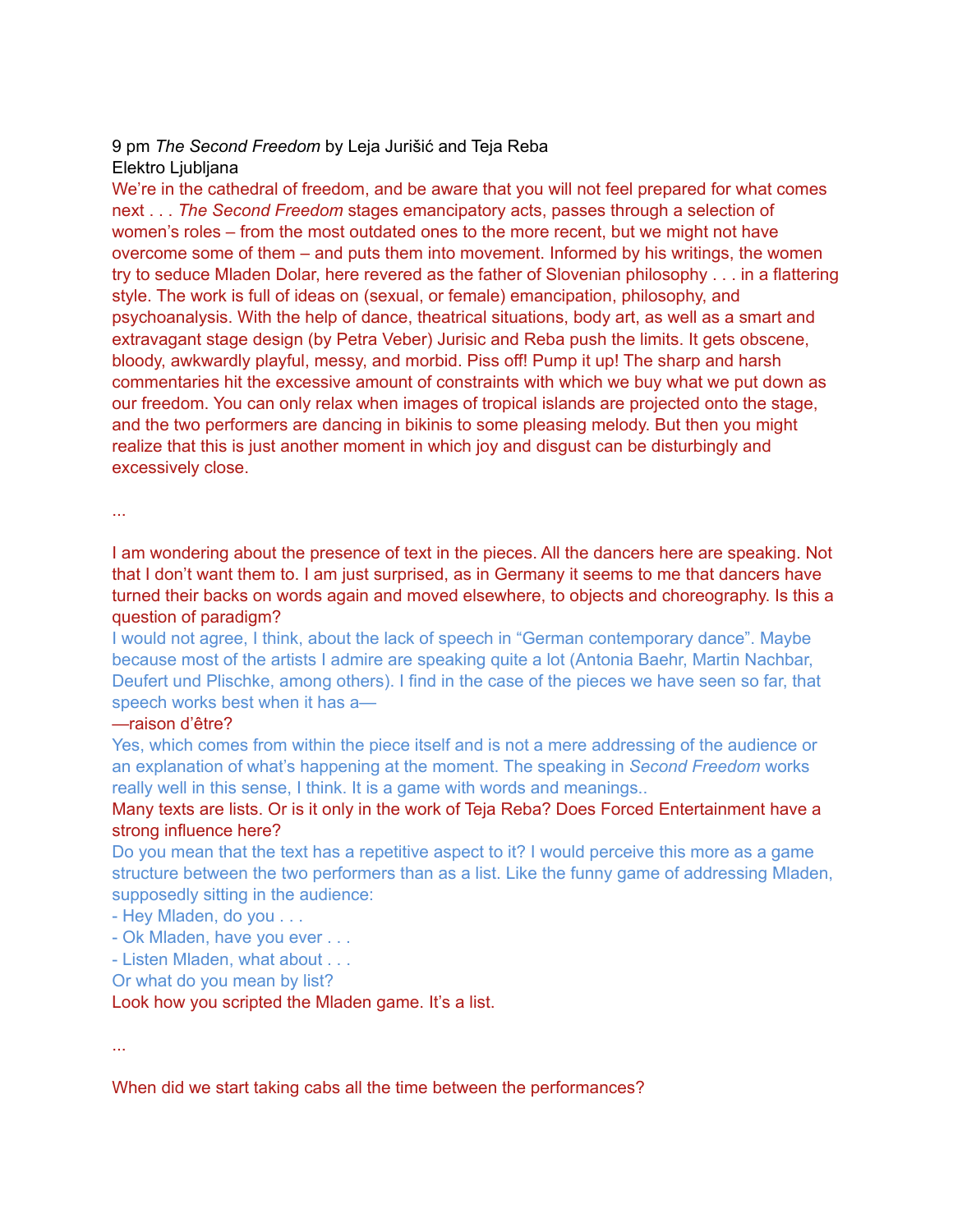Foreign guests, jury members, and some others are now invited to take the cab that is waiting in front of the theater to bring you to the next venue . . . . Hurry up!

Oh my, such a stressful thing, I love walking between the venues as an excuse to see some more of Ljubljana. I only squeeze into the cabs reluctantly.

I understand. But cabs are also great.

. . . when provided by the festival. (Thanks.)

Saturday, January 21

11 am *Choreography Practices*, Discussion with Bojana Kunst and Paula Caspão Cankarjev dom, Lili Novy Club

This discussion is supposed to be about the notation of choreographic practices. Kunst and Caspão therefore propose a game, but it will take us (the audience in Lili Novy Club) some time to learn the rules. Here is a summary: There are twenty-eight quotes from different sources, but mostly from contemporary philosophy. You start with a quote chosen by chance, you read it. (You try to speak about it.) Another participant reads out another quote and tries to relate it to yours or to what you've just said. It's about producing relations that haven't existed before, making you think differently, entering unknown terrain, a collective thinking process. You engage with references in order to dismiss them and move elsewhere. That's at least how I understand it. Inspired by the discussion, we will make a list of statements and questions for you. In order not to break with your flow of thought(s), we've omitted any mention of the quotes' authors. Enjoy playing!

1. How to think of the archive not in an architectural way?

2. The body is not a box, it is always situated. There is always a collaboration.

3. Technique is not something objective; it is based on ideology.

4. The archive loves singularity (of the author). A work that is a multiplicity from the beginning is not easily staying.

5. How can we think of performance outside the realm of visibility?

6. We have arrived in the situation in which we do not know – at least not yet – how to move politically.

7. How can things circulate if not by means of becoming visible?

8. When we think about performance documentation, we think about capturing something that is lost. How can we think about performance as something that stays instead? How can we document something as a future, as something that comes...? How can you bring the memory of it into the future?

9. Practice is never connected to one voice. The body archive is very multimediated.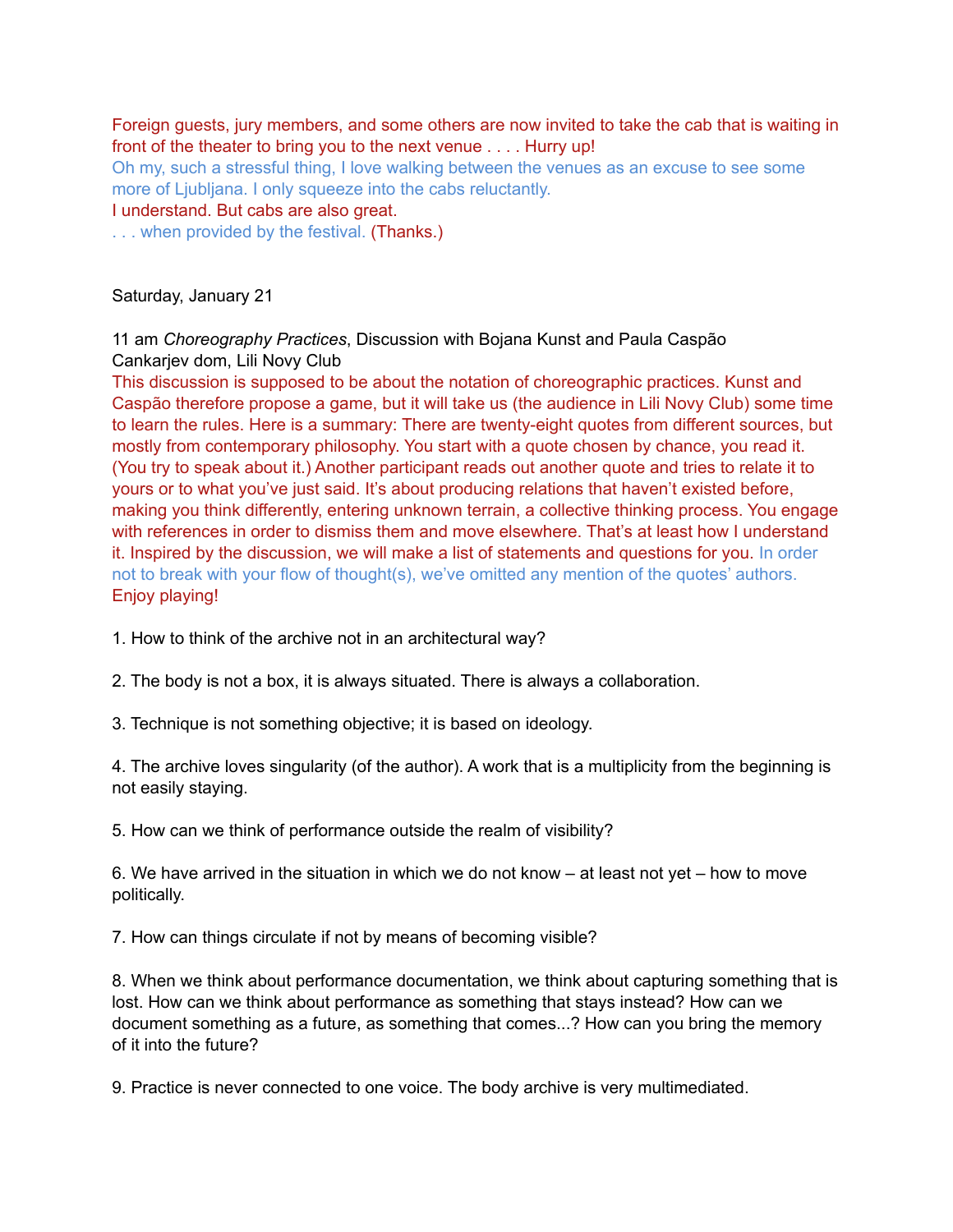10. How to make things become "public" in different ways? How to make something public for longer?

11. We're in a paradoxical situation of missing documentation and at the same time constantly producing documentation at a great velocity.

12. Take place and disappear immediately!

13. How to challenge history-making in the sense of producing evidence?

14. The amount of evidences that would be needed to collect in order to function as a proof is, by definition, indefinite.

15. It's not that the past should not touch us, but we should also be able to touch the past.

16. A question should be asked about the relation between power and documentation.

17. An archive that consists of bones and flesh – hard and soft material.

19. How do I affirm not only through references that are already there.

- 20. Create your own dérives!
- 21. Society is more about process than achievement.
- 22. For whom do we document?
- 23. There has to be a dialogue with institutions.

24. We need different ways of sharing.

25. What is the sense to take part in the EU dance scene in the same way as Germany, Belgium, etc., do?

26. Sometimes we need some evidence. And queer evidences also means to appropriate.

- 27. To know what something is not, is not the same as to know what something is.
- 28. Choreographic Practice is already a translation.

### 4 pm *Betwixt* by Maja Kalafatić and Maria de Dueñas López Cankarjev dom, Duša Počkaj Hall

This duet, with music by Ivan Mijačevic, is an exercise in bodily relationality. Unlike contact improvisation (the details of which I must confess I had to look up), which is movement exploration springing from a (single) point of bodily contact between two dancers and which has to be constantly maintained (gradually shifting, for example, from foot/hand to knee/elbow), in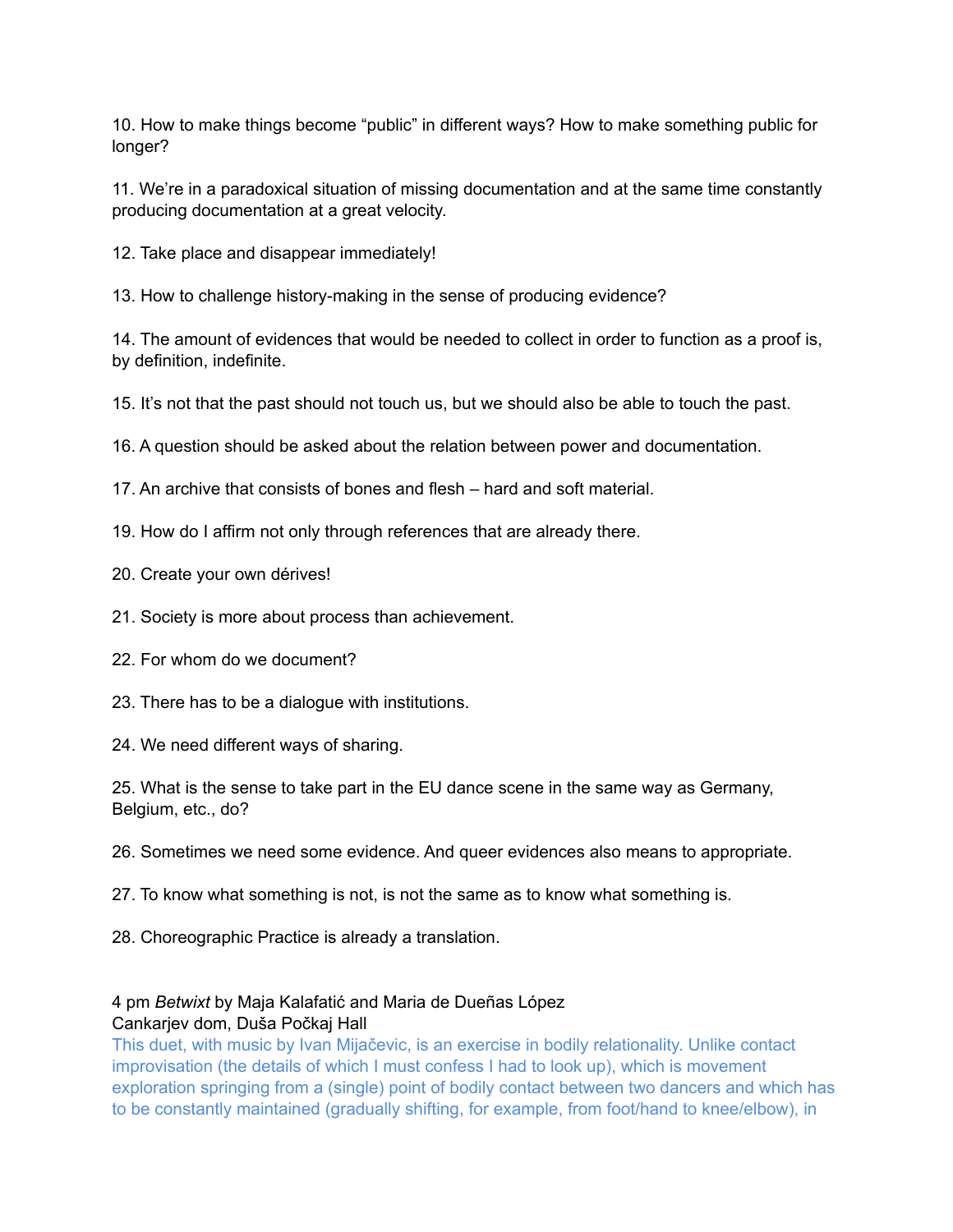*Betwixt*, the contact is presented as a pause in movement and the movement's final end. In this sense, every position of contact presents a still pose including two bodies. The piece is a constant negotiation between movement (alone) and stillness (together).

In terms of movement material, what is explored is a certain geometry of the body and the architecture of this geometry. Contact occurs at the point of intersection between positive and negative body/space.

As much as I appreciated what I found a subtle, formal investigation of (female) tenderness, I think that the exercise somehow remained on the level of movement research without really managing to address or include the audience in the process.

The music, recordings of what I assumed were occasional dialogues during the rehearsals or subtle piano-playing fragments, both sounding as if from far away, was a little too mystical for helping to bridge the gap between the audience and the performers.

# 5.30 pm *What if* by Maja Delak

# Elektro Ljubljana

On a black stage with white parallel lines on the floor, reminiscent of the lanes of a running track in a stadium, Maja Delak is lingering. In a pose difficult to keep for long, like a swimmer just before jumping into a swimming pool (knees bent, hands stretched out and up) she tells us how happy she is to be able to perform for us tonight, since performing makes her life more intense and more meaningful. Then her body starts to shiver, her muscles slowly betraying her. Microphones are scattered in this space and Delak speaks through them to the audience and to herself. She makes the situation of the dance performance oscillate between that of a formal interview setting with herself in the position of both interviewer and interviewee ("What are your three biggest dilemmas?"), a dialogue/monologue between herself and her body, and a "direct" addressing of the audience.

*What if* is a reflection on capitalist modes of production from the point of view of an aging dancer. The body is therefore – literally as well as figuratively, in dancing as well as in contemplation – the main focus of the piece. Delak addresses her body in a series of dualisms: (my) fertile/infertile body, productive/unproductive body, new/old body, young body, demanding body, stiff/flexible body, professional body. In this way, she manages to present the body as the site of conflict between two different times: the time of living and the time of producing. The body is not fetishized, however; rather it becomes somewhat awkward. Dance, when it appears in the solo, is usually presented with a certain irony, its function unsafe and uncertain, almost comical.

In Delak's strong proposition, what I missed was some subtlety and an economy of means in terms of how the piece was constructed dramaturgically as well as aesthetically. Dramaturgically, the intention was stated over and over, creating redundancy rather than complexity. Aesthetically, I found elements like the many microphones, or the huge subtitles in English during the performance, somewhat too dominant for the actual use that was made of them. Since there was not much else in terms of stage design, this created the effect of the performance somehow lacking care (subtlety needs time), which I thought actually went against the piece's intended proposition.

*What if* is a statement that says what it wants to say very directly and without room for (mis)interpretation.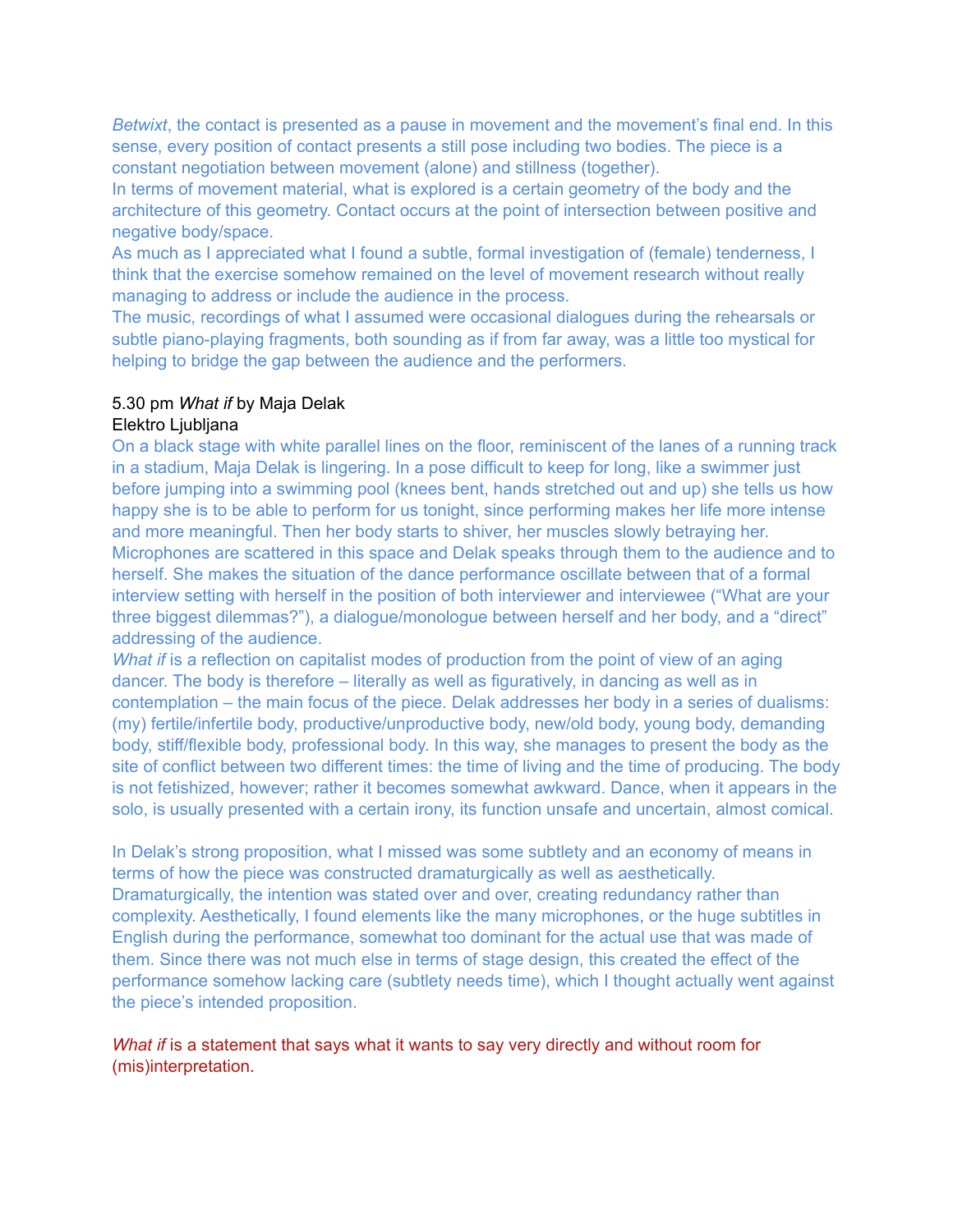### 7.30pm *Still* by Jurij Konjar Elektro Ljubljana

This dance piece by Jurij Konjar is situated within the larger frame of a two-year research in Modul Dance Network with different collaborators: Franck Beaubois, Catherine Jauniaux, Jaka Šimenc, and Martin Kilvady, who is performing with Konjar tonight. Based on a practice of improvisation, they dance for a certain time, then speak about that dancing for a certain time, dance again, and in the end are asked questions by the audience. Improvisation creates skillful and trained movement phrases that end up in stills. But this I only realize now when thinking about the title. They are constantly in movement, so the stills almost vanish. They have no life of their own, are just a hold before the next phrase, in-between; it's too easy to overlook them. The score for the improvisation-composition allows its performers to keep their own styles: opaque or transparent. *No need for having a common language when you listen to each other.* Something like that.

Still, I have the feeling that it's all about them, their relationship, and how they perform it to the audience. But in a way, the audience sitting on three sides on the stage are only their mirrors. The piece leaves only little space for reflection (e.g., on the still), as it is already full (of movement). Rather, it asks more for admiration. Contemporary dance becoming 3-D ballet.

9.15 pm *After this, therefore because of this* by Sebastijan Geč, Milan Loviška, and Otto Krause Cankarjev dom, Club CD

Kill the Fairy! We're in the fairy's world and fairy wants to play a game. In a way, she's holding an audition: whoever is out is in (her court and may sit a bit elevated.) The performance is based on the game musical chairs. But there is a bit more. The beginning is quite promising: fairy makes some people laugh, manages all technical problems on fairy's own. Together with the audience-motivators-dancers, they create a few suggestive moments using also lights, fog, and participatory items for the audience: glitter and pocket flashlights. Two performers are giving their best and try as hard as they can to get the audience off their chairs. This is an offense! Now the audience will play against them. Defend their position in theater – on their chairs. The game transforms into a sit-in. And, interestingly enough, becomes a situation. Who is going to change sides . . .? Different strategies are applied to kick out the audience-motivators themselves, to speed up the procedure (there are approximately seventy people in the audience and the fairy suggests recruiting all of them). In the end, it gets messy. Then: face in the cake. Game Over!

Kill the Fairy indeed. I was surprised at how easily a "participatory" performance can turn into oppressive audience-coercion. An intended "wonderland" into a political hell. When people started shouting "Dance so that we can get out of here!" I quickly escaped toward the exit, scared.

Before the ceremony: a buffet. Here it's almost more ceremonial. We finally taste the Gibanica cake.

10.30 pm Official Prize Ceremony Cankarjev dom, Club CD